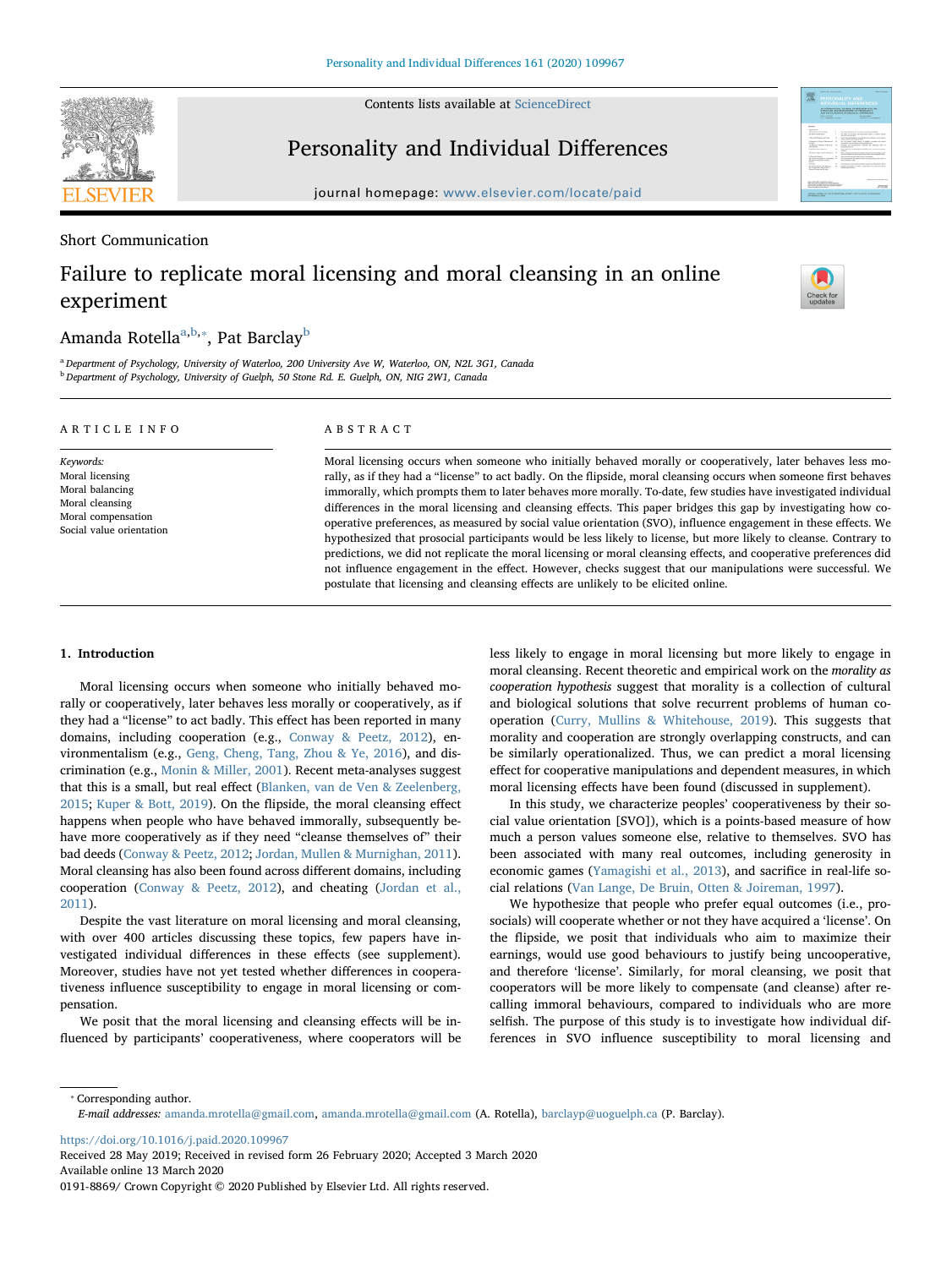#### cleansing effects.

#### 2. Methods

This experiment was pre-registered at osf.io/8bm5g; data and analysis scripts are available at <https://osf.io/f8byg>. See supplement for pre-screening details.

#### 2.1. Participants

A total of 562 Amazon Mechanical Turk Workers from the United States were paid to complete a "Short survey about past behaviours and decisions". Based on our pre-registered exclusion criteria, 44 participants were excluded (see supplement). The final sample had 519 participants (*Mage = 37.32, SDage = 12.29*; 57.2% female, 41.4% male, 1.3% other), with 164 participants in the cooperative condition, 163 in the neutral condition, and 192 in the uncooperative condition. For SVO, 319 participants were categorized as prosocial and 200 as egoists.

#### 2.2. Survey

Participants were randomly assigned to recall one of three types of behaviours, which occurred in the last month: cooperative/moral (hereafter cooperative), neutral, or uncooperative/immoral (hereafter uncooperative). Then, participants described that event. For example, in the cooperative condition the prompt was: "Please recall a time when you acted in such a way that you felt virtuous or honourable. Perhaps you were loyal to a friend, were generous when you could have been selfish, were kind to someone for no particular reason, or caring toward someone who needed you." This task has previously elicited moral licensing [\(Conway](#page-3-0) [& Peetz, 2012\)](#page-3-0). Neutral and uncooperative prompts are provided in supplement.

Subsequently, participants were given an additional \$0.25 USD; they could donate any amount to charity (i.e., UNICEF, American Red Cross, or the World Wildlife Fund).<sup>[1](#page-1-0)</sup> Participants then completed a manipulation check, demographics, and the SVO Slider Measure ([Murphy, Ackermann & Handgraaf, 2011](#page-3-9)).

The SVO slider is a continuous measure of cooperative preferences, which assesses the peoples' magnitude of concern for others. Participants were presented with six items, where they chose their preferred distribution of points between themselves and a hypothetical other person among several options (e.g., "100 points for you, 50 points for other"; see Supplement for example item). Scores were calculated and converted to a number on a Cartesian plane, where higher values indicate greater valuation of others relative to the self, which we term prosociality (see [Murphy et al., 2011](#page-3-9)). There are three SVO 'types': prosocials who prefer to maximize joint gain (i.e., choose to distribute points equally), egoists prefer to maximize their own outcome (i.e., typically choose the maximum amount and disregarding the amount for the other), and competitors who prefer to maximise the difference between themselves and the other (i.e., typically choose the option that has the greatest difference between themselves and the other). However, data were analysed as a continuous variable.

The SVO slider was presented after our target measures to minimise and after demographics to minimise carry-over effects. To ensure that participants adequately completed the writing task, independent raters assessed the cooperativeness and relevance of the responses (see supplement).

#### 2.3. Analyses

We used ANOVAs in R version 3.6.0 (R [Core Team, 2013\)](#page-3-10) and

interpreted them using the New Statistics [\(Cumming, 2012\)](#page-3-11). We also provide null hypothesis significance tests, although these were not preregistered (see supplement; additional analyses and descriptives in supplement).

#### 3. Results

#### 3.1. Manipulation checks

Blinded raters scored the cooperativeness of participant responses. There was a large effect of condition,  $F(2, 516) = 1207$ ,  $p < .001$ . Cohen's  $f = 2.16$ , where the cooperative responses were rated as more cooperative than neutral responses  $(d = 3.95)$  and uncooperative responses,  $d = 4.69$ . Neutral responses were rated more cooperatively than uncooperative responses,  $d = 2.04$ .

Participants also responded to the question "When recalling and describing a time where you felt [insert condition-specific statement], how cooperative did you feel?". There was a large effect of condition (F  $(2, 515) = 112.1, p < .001$ , Cohen's  $f = 0.66$ ), with people feeling more cooperative in the cooperative condition than the neutral  $(d = 1.27)$  and uncooperative  $(d = 1.51)$  conditions. They felt less cooperative in the uncooperative condition compared to the neutral condition ( $d = 0.54$ ). Results from both analyses suggest that the manipulation was successful [\(Fig. 1](#page-2-0); detailed analyses in supplement).

#### 3.2. Main analyses

There was a small and marginal effect of condition on donation,  $F(2)$ , 508) = 2.93,  $p = .054$ , Cohen's  $f = 0.11$ . Contrary to predictions, participants in the cooperative condition ( $M = 10.19$ ,  $SD = 10.34$ , 95CI[8.62, 11.81]) donated significantly more than those in the neutral condition ( $M = 7.65$ ,  $SD = 9.34$ , 95CI[6.12, 9.00];  $t(321.77) = 2.43$ ,  $p = .015$ , Cohen's  $d = 0.27$ , 95CI[0.05, 0.49], and marginally more than the uncooperative condition ( $M = 8.36$ ,  $SD = 9.55$ , 95CI[7.00, 9.72]),  $t(334.32) = 1.75$ ,  $p = .082$ , Cohen's  $d = 0.19$ , 95CI[-0.02, 0.40]. Both were small effects. Donations in the neutral and uncooperative conditions did not differ,  $t(345.53) = 0.79$ ,  $p = .428$ , Cohen's  $d = 0.08$ , 95CI[ $-0.12$ , 0.29]. These results showed a (small) consistency effect in the cooperative condition (i.e., opposite direction of predicted effect), and we did not find either moral licensing cleansing effects.

We computed a factorial ANOVA to determine the influence of SVO and licensing condition on amount donated to charity. SVO had a large effect on donation amount,  $F(1, 512) = 99.05$ ,  $p < 0.001$ , Cohen's  $f = 0.44$ , where participants who were more prosocial (i.e., higher SVO scores) donated more  $(r = 0.40, 95CI[0.33, 0.47], p < .001$ ). In this analysis, condition did not influence amounts donated, F(2, 512) = 1.34,  $p = .263$ , Cohen's  $f = 0.07$ , and contrary to our predictions SVO and condition did not interact, F(2, 512) = 0.22,  $p = .789$ , Cohen's  $f = 0.03$ . See [Fig. 2](#page-2-1). Qualitatively similar results were obtained when using the proportion of participants who gave as a DV, and when we excluded all participants who did not give anything (see supplement).

#### 4. Discussion

We failed to replicate the moral licensing and moral cleansing effects: recalling a past good behaviour had a small consistency effect (i.e., an increase in donations), and recalling a past bad behaviour did not influence donation amounts. This finding is inconsistent with the moral licensing/cleansing literature, but consistent with moral consistency literature ([Balliet, Parks & Joireman, 2009](#page-3-12)). Our manipulation was highly successful: participants reported feeling more cooperative after completing the cooperative/moral manipulation than the neutral manipulation, and less cooperative after the uncooperative/immoral manipulation.

<span id="page-1-0"></span><sup>1</sup> Donations were made to these charities on participants' behalves at the completion of this study.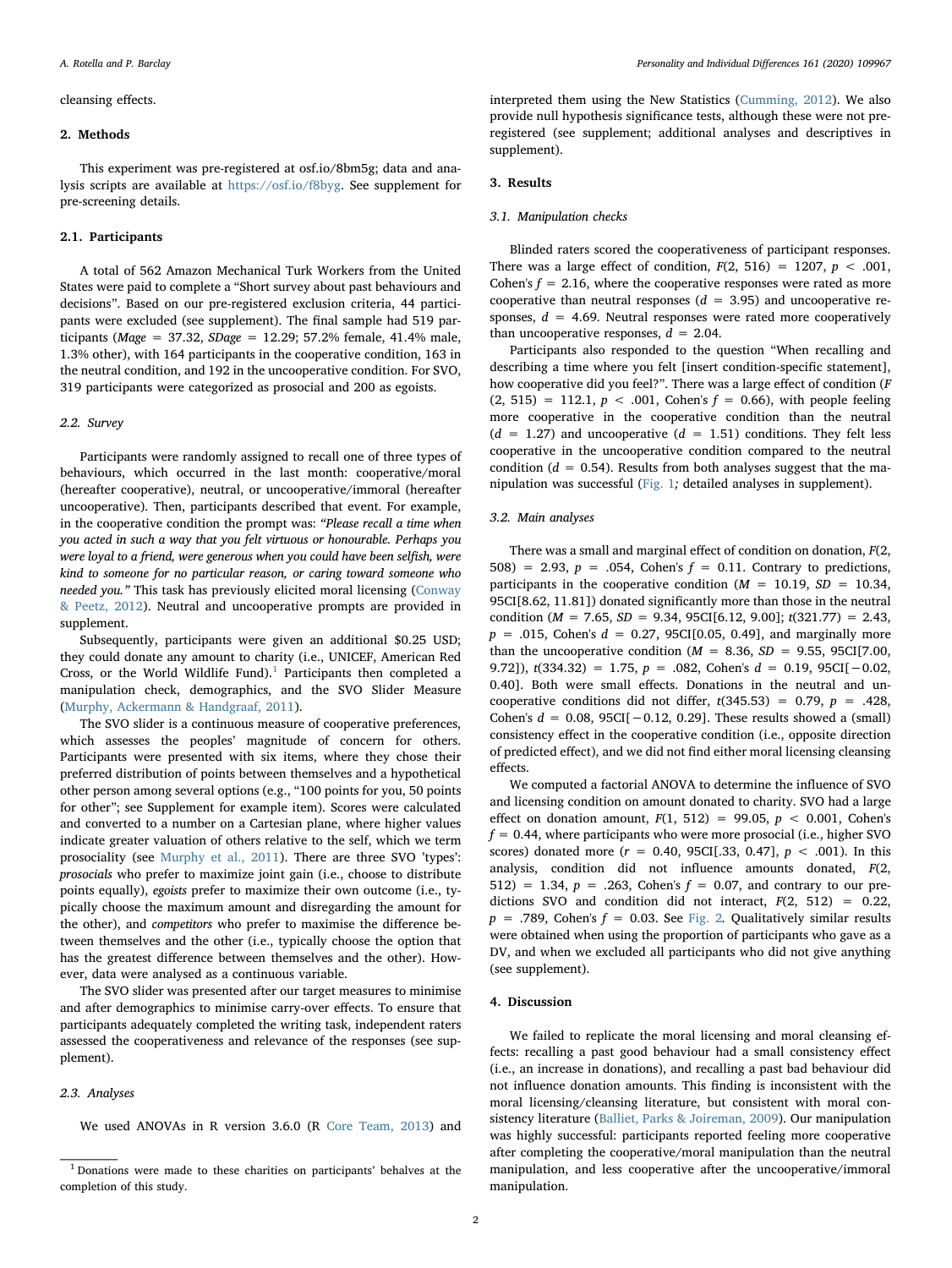<span id="page-2-0"></span>

<span id="page-2-1"></span>Fig. 1. Manipulation check: Violin plots of (A) raters' cooperativeness ratings of participant responses in the manipulation by experimental condition, and (B) participants' cooperative feelings following the manipulation by condition. Ratings were completed on 7-point scales. Means are indicated by the black line, and the white boxes are 95% confidence intervals. Dots represent data points (with jitter) and the colored areas represent the response distributions.



Fig. 2. Amount donated to charity (in cents) according to SVO score and experimental condition. Higher SVO scores indicate greater prosociality.

Similarly, recent exact and conceptual replications have failed to find moral licensing and cleansing effects ([Blanken, van de Ven,](#page-3-13) [Zeelenberg & Meijers, 2014](#page-3-13) ; [Urban, Bahník & Kohlová, 2019](#page-3-14)), suggesting that licensing and cleansing effects are not always be elicited.

[Conway and Peetz](#page-3-0)' (2012) studies used similar methodology, however they found licensing/cleansing effects. These differences may be due to: (i) spurious effects (our sample size was three times larger), (ii) methodological differences (no control, different dependent measures), or (iii) Mturk workers are habituated to licensing and cleansing primes. Future research should replicate this effect online in naïve populations.

A new meta-analysis suggests that the moral licensing effect may be calibrated through reputation, where people will only 'license' if they have established to others that they are a good person. When no one is watching, participants do not establish a license ([Rotella, Jung, Chinn &](#page-3-15) [Barclay, 2019](#page-3-15)). Moreover, the ambiguity of the DV will influence when people license and when they do not, such that people are more likely to license with ambiguous dependent measures ([Rotella et al., 2019](#page-3-15)). These factors help explain why we did not find a moral licensing effect – there were no reputation-based cues (e.g., observation) in this online study, and the dependent measure was unambiguous. Given that moral cleansing is the flipside of moral licensing, it may also be affected by reputational cues.

SVO influences responses to reputational cues. In the absence of reputational cues, proselfs (i.e., egoists/competitors) are less